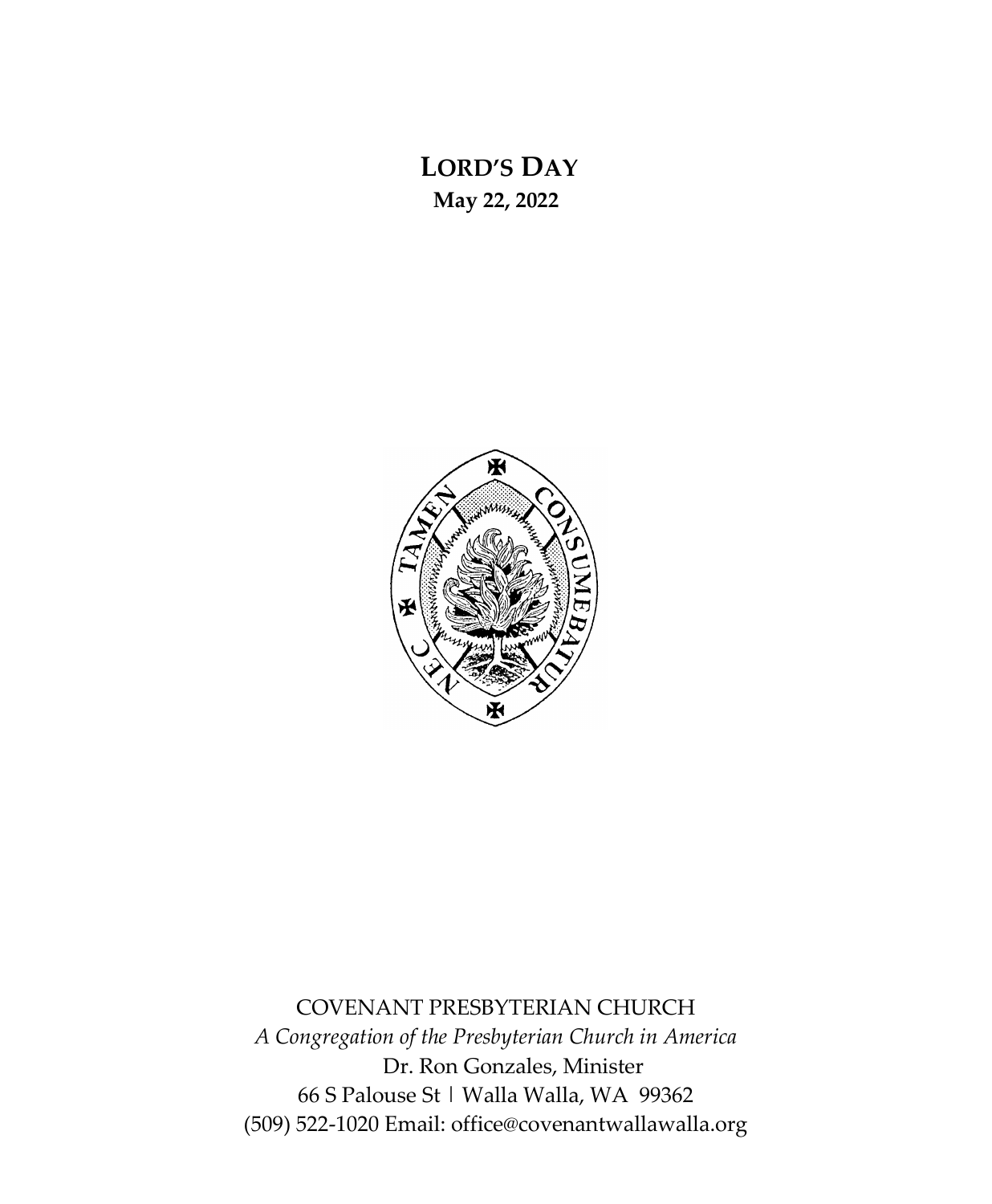*Upon entering the sanctuary, please be sensitive to the congregation's preparation for worship, and please make sure all electronic devices are turned off or set to silent mode.*

#### **-DRAWING NEAR TO GOD-**

#### **Welcome and Silent Prayer**

Lord God Almighty, King of glory and love eternal, you are worthy at all times to receive adoration, praise, and blessing; help us to praise you now for sending your Son, our Savior, Jesus Christ, for whom our hearts wait, and to whom, with you and the Holy Spirit, one God, be honor and dominion, now and forever. Amen.

**\*Call to Worship** Psalm 90.1-2

**\*Prayer of Adoration**

**\*Song of Praise to God**

*Hymn No. 24 VAST THE IMMENSITY, MIRROR OF MAJESTY*

#### **-HAVING OUR HEARTS CLEANSED-**

#### **Confession of Sin**

Our Father, forgive us for thinking small thoughts of you and for ignoring your immensity and greatness. Lord Jesus, forgive us when we forget that you rule the nations and our small lives. Holy Spirit, we offend you in minimizing your power and squandering your gifts. We confess that our blindness to your glory, O triune God, has resulted in shallow confession, tepid conviction, and only mild repentance. Have mercy on us. In Jesus' name. Amen.

*Silently add your own confession of sin.*

**Assurance of Pardon Micah 7.18-19** 

# **\*Song of Praise to Christ**

*Hymn No. 185 MAJESTIC SWEETNESS SITS ENTHRONED*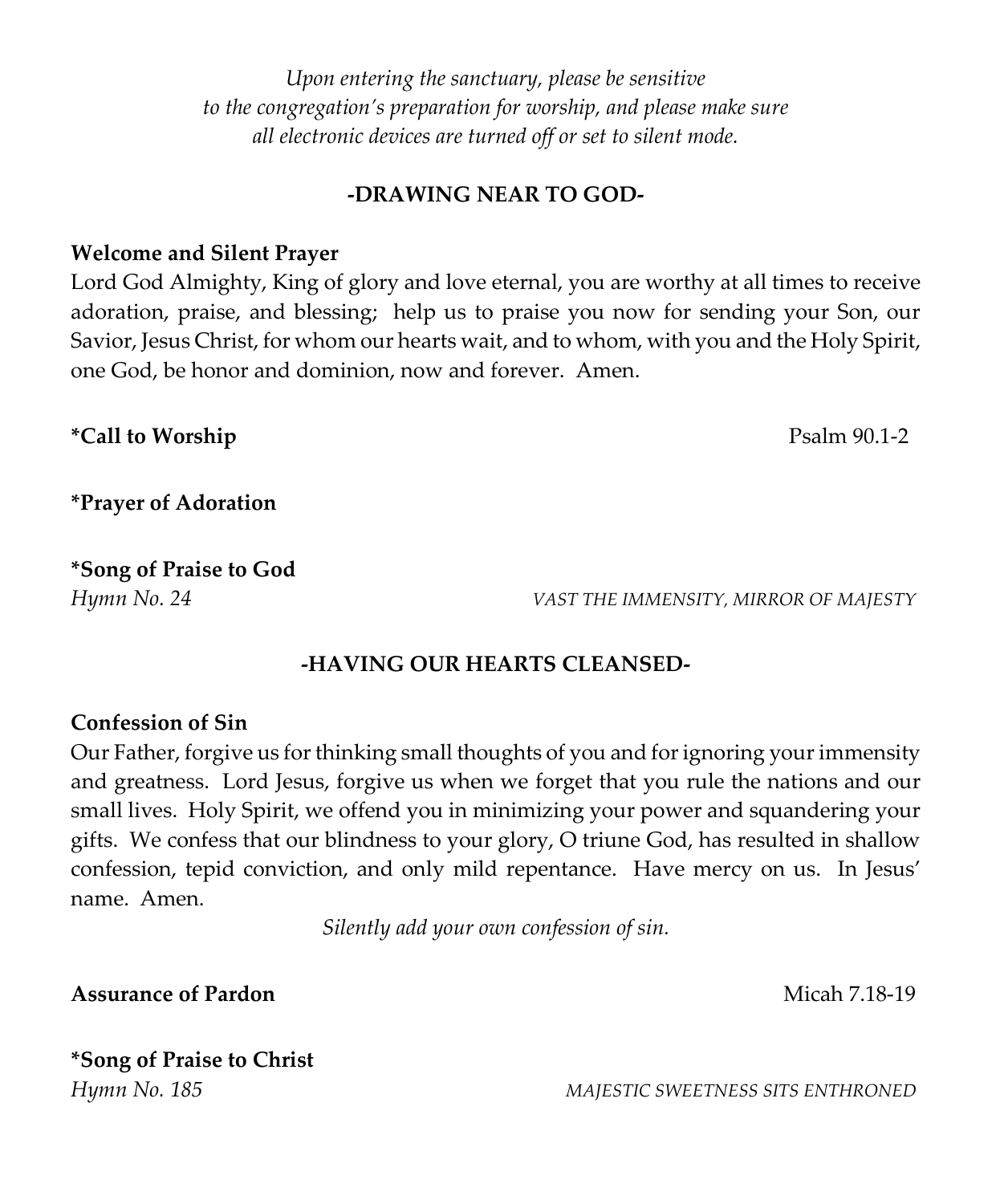#### **Confession of Faith**

Which is the Seventh Commandment?

#### **The Seventh Commandment is, "You shall not commit adultery."<sup>1</sup>**

What is required in the Seventh Commandment?

### **The Seventh Commandment requires the preservation of our own and our neighbor's chastity, in heart, speech, and behavior.<sup>2</sup>**

What is forbidden in the Seventh Commandment?

### **The Sixth Commandment forbids all unchaste thoughts, words, and actions.<sup>3</sup>**

—The Westminster Shorter Catechism, Nos. 70-72

#### **Prayer for the Church and the World**

<sup>1</sup> Exodus 20.14 (ESV)

<sup>&</sup>lt;sup>2</sup> "But because of the temptation to sexual immorality, each man should have his own wife and each woman her own husband. The husband should give to his wife her conjugal rights and likewise the wife to her husband…Do not deprive one another, except perhaps by agreement for a limited time, that you may devote yourself to prayer; but then come together again, so that Satan may not tempt you because of your lack of self-control… If anyone thinks that he is not behaving properly toward his betrothed, if his passions are strong, and it has to be, let him do as he wishes: let them marry—it is no sin" (1 Cor 7.2-3, 36). "Let your speech always be gracious, seasoned with salt, so that you may know how you ought to answer each person" (Col 4.6). "…when they see your respectful and pure conduct" (1 Pet 3.2).

<sup>&</sup>lt;sup>3</sup> "For out of the heart come evil thoughts, murder, adultery, sexual immorality, theft, false witnesses, slander" (Mt 15.19). "But I say to you that everyone who looks at a woman with lustful intent has already committed adultery with her in his heart" (Mt 5.28). "But sexual immorality and all impurity or covetousness must not even be named among you, as is proper among saints. Let there be no filthiness nor foolish talk nor crude joking, which are out of place, but instead let there be thanksgiving" (Eph 5.3-4).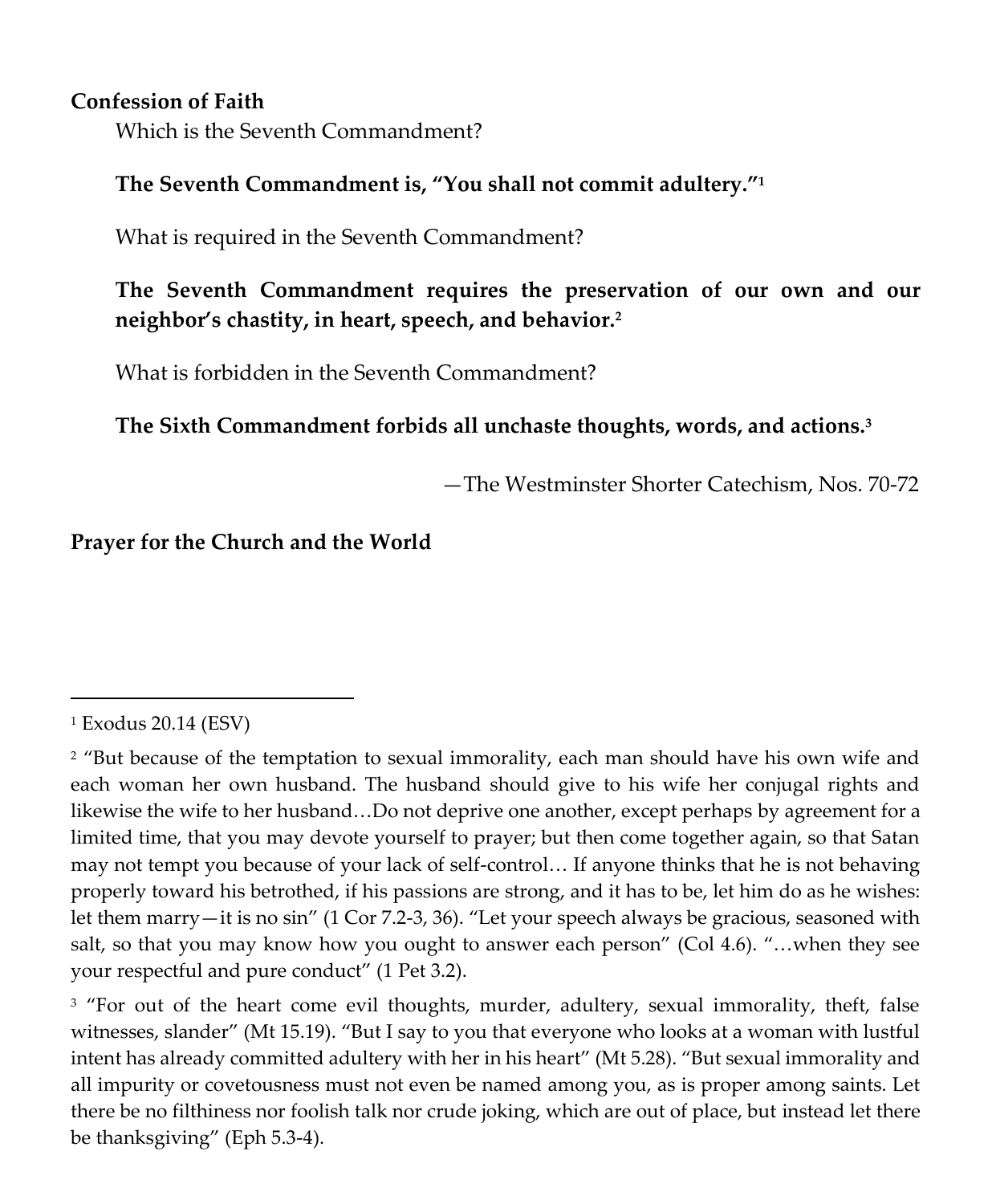#### **-ATTENDING TO THE WORD-**

**Sermon** "A Better Hope" Hebrews 7.18-28 Rev. Ron Gonzales

**\*Song of Response** 

*Hymn No.* 521 *MY HOPE IS BUILT ON NOTHING LESS*

#### **Worship of God with Tithes and Offerings**

*\*DOXOLOGY*

*Praise God from whom all blessings flow; Praise Him, all creatures here below; Praise Him above, ye heav'nly host; Praise Father, Son, and Holy Ghost. Amen.* Words Thomas Ken, 1709; music Genevan Psalter, 1551; Public Domain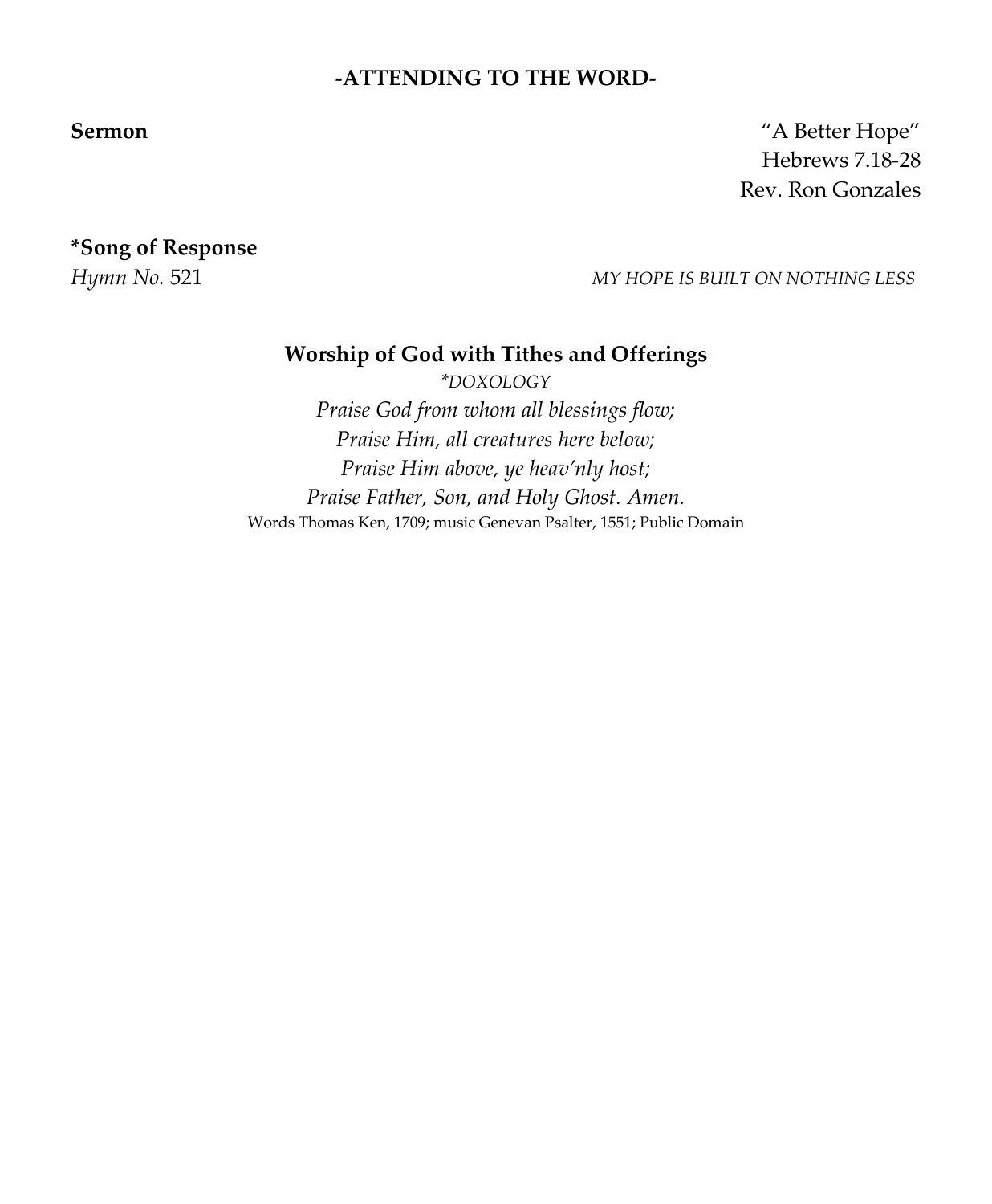#### **SERVING THE SACRAMENT-**

#### **The Lord's Supper**

We celebrate the Lord's Supper by coming forward (generally from the back of the sanctuary to the front) and partaking of the bread and the cup. Wine is served in the inner rings of each tray; grape juice in the outer rings. We warmly invite to the Table all baptized Christians, who are living under the authority of Christ and his body, the Church. By eating the bread and drinking of the cup, you are acknowledging that you are a sinner, without hope except in the sovereign mercy of God, and that you are trusting in Christ alone for salvation. If this does not describe you, we are glad you are here and commend to you the following prayers for your use during this time.

#### *A Prayer for those Searching for the Truth*

Jesus, you claim to be the way, the truth, and the life. Grant that I might be undaunted by the cost of following you as I consider the reasons for doing so. Guide me, teach me, and open to me the reality of who you are. Give me an understanding of you that is coherent, convincing, and leads to the life you promise. Amen.

#### *A Prayer of Belief*

Lord Jesus, I admit that I am weaker and more sinful than I ever believed, but through you I am more loved and accepted than I ever dared hope. I thank you for paying my debt, bearing my punishment on the cross, and offering forgiveness and new life. I turn from my sins and receive you as Savior and Lord. Amen.

#### *A Prayer for those Struggling with Sin*

Lord Jesus, grant that I may see in you the fulfillment of all my need and may turn from every false pleasure to feed on you, the true and living bread. Enable me to lay aside the sin that clings so closely, and run with perseverance the race set before me, looking to you, the author and perfecter of my faith. Amen.

**\*Song of Thanksgiving** *Hymn No. 307 NOTHING BUT THE BLOOD*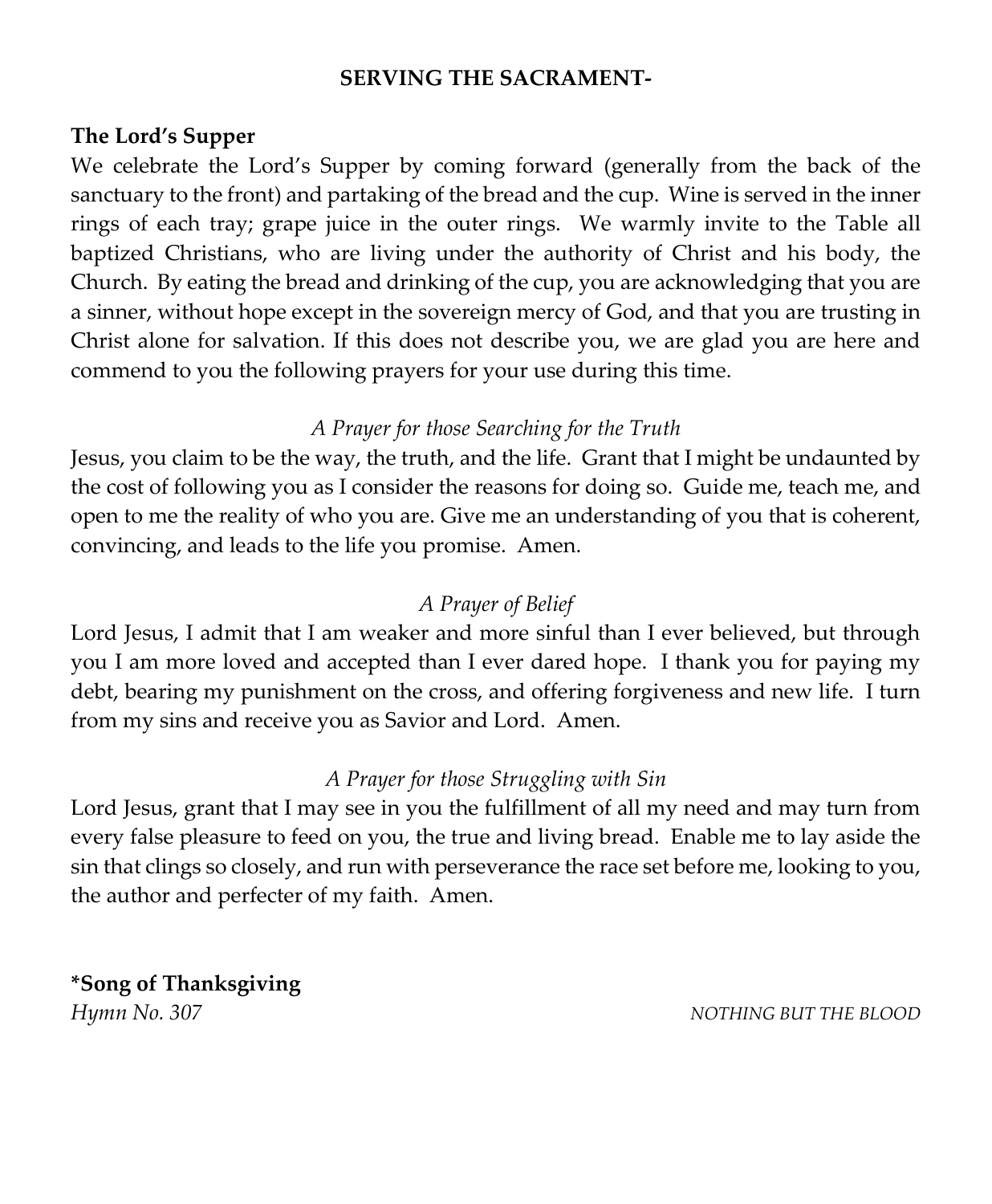#### **-GOING FORTH TO SERVE-**

**Benediction** 2 Corinthians 13.14

#### **Gatherings**

*Home Fellowship Group,* led by Pastor Ron, meets on the first and third Tuesdays of each month at Chad and Heidi Leinweber's, from 6:00 to 7:30 PM. They are studying Hebrews and all are welcome.

*The Men's Group* meets Fridays, from 6:00 to 7:00 AM, in the Coffee Hour room. They are going through a series, led by Kirk Alden, entitled "Leading by the Book," in which fifty-two leadership principles related to personal development, relationships, and life skills are studied from a biblical perspective. All men and older sons are invited.

*A Men's Leadership Bible Study,* led by Kirk Alden, meets at Tate's Umapine Mercantile on Thursdays, from 6:30 to 7:30 PM. All men are invited. For more information, talk to Kirk.

*Prayer Meeting:* We meet the second and fourth Tuesdays of each month, at 5:15 PM in the sanctuary, to pray for one another, for the kingdom, and the world. Please join us.

*Sunday Evening Worship & Cultural Engagement:* On the second Sunday of each month, we gather from 6:00 to 7:15 PM for a brief time of worship followed by teaching and discussion of issues relevant to our society's cultural moment. Pastor Ron and Elder Jacob Schroeder are leading a study on human sexuality, based on the report adopted by our General Assembly this past June. Reports can be found on the literature table. We meet in the sanctuary, and children are welcome.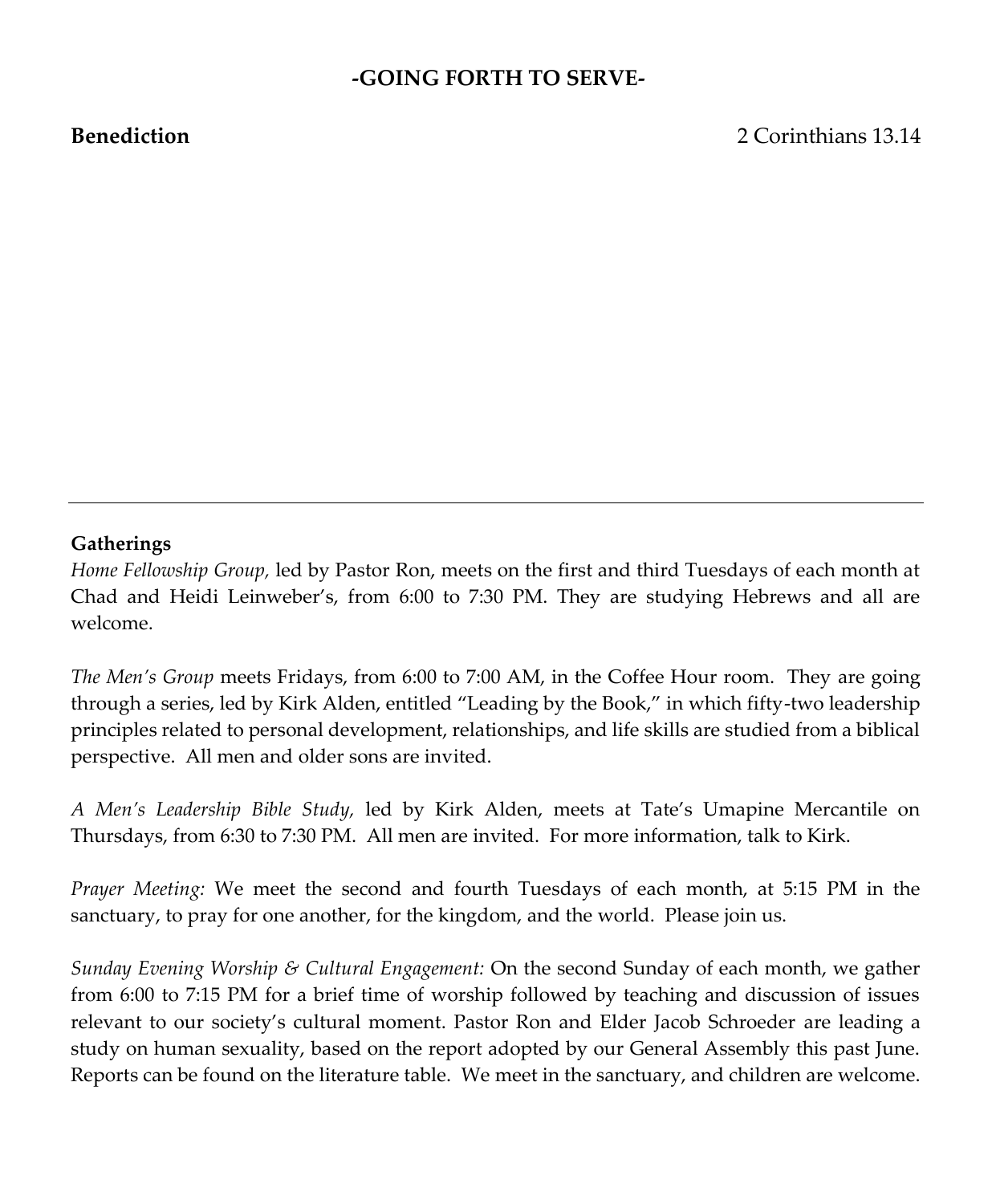**Sermon Notes: "A Better Hope" (Hebrews 7.18-28)**